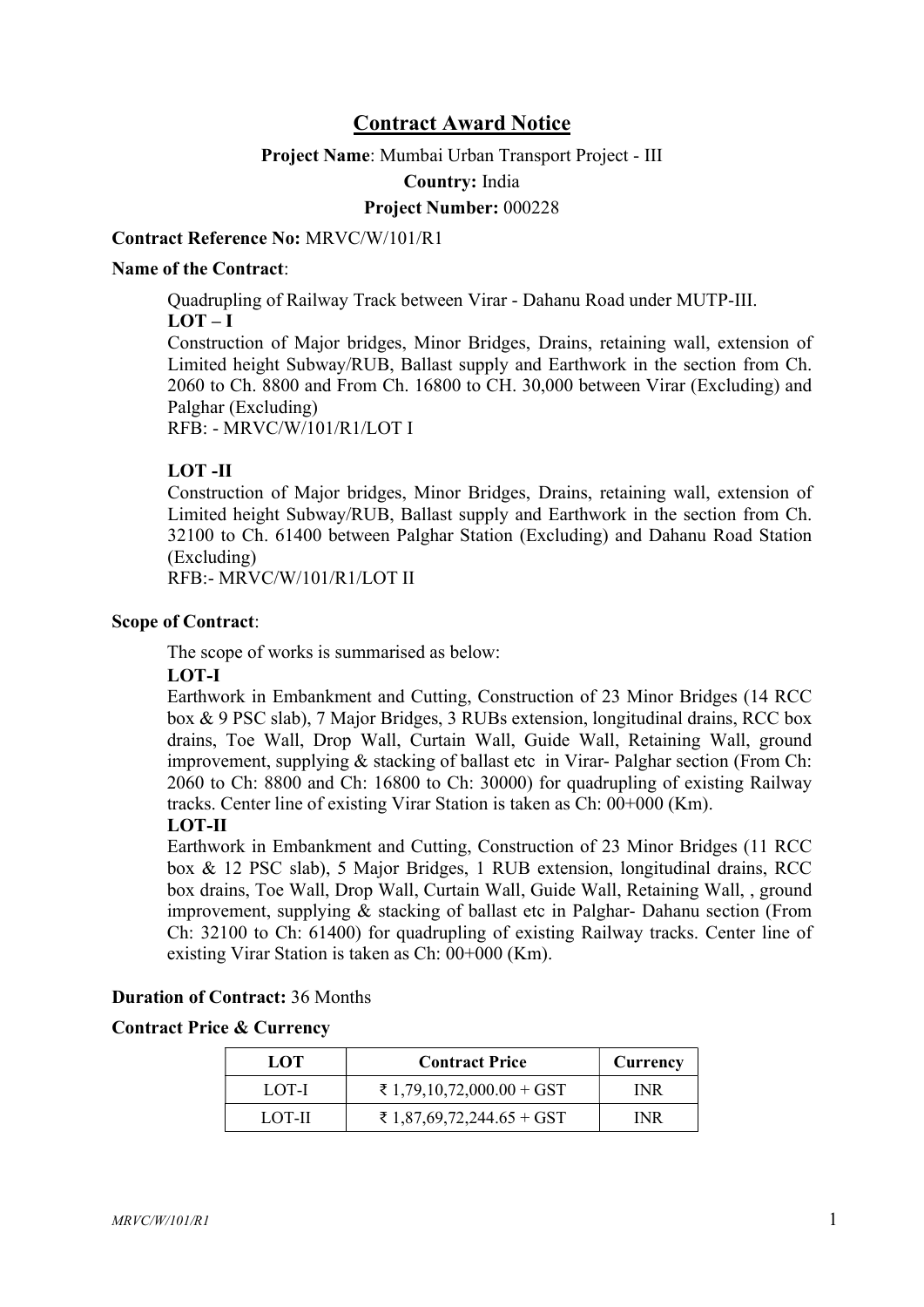## Awarded Bidder

| Name of the<br>Firm           | <b>Address</b>                                                                                               | <b>Tender Price at</b><br><b>Opening (INR)</b> | <b>Discount</b> | <b>Evaluated Tender</b><br>Price (INR) | Ranking |
|-------------------------------|--------------------------------------------------------------------------------------------------------------|------------------------------------------------|-----------------|----------------------------------------|---------|
| LOT-I                         |                                                                                                              |                                                |                 |                                        |         |
| M/s. Relcon-<br>Vitrag $(JV)$ | A01/101, Krishna Apartment,<br>Opp. Mahavir Jain Vidyalaya,<br>Juhu Lane, Andheri (West),<br>Mumbai – 400058 | ₹ 1,79,10,72,000.00<br>$+$ GST                 | Nil             | ₹ 1,79,10,72,000.00<br>$+$ GST         | L1      |
| <b>LOT-II</b>                 |                                                                                                              |                                                |                 |                                        |         |
| NG Projects Ltd.              | NG Circle, Mehtapura,<br>Himmatnagar, Dist.<br>Sabarkantha, Gujrat - 383001                                  | ₹ 1,87,69,72,244.65<br>$+$ GST                 | Nil             | ₹ 1,87,69,72,244.65<br>$+$ GST         | L1      |

# Evaluated Bidder(s)

| Name of the<br>Firm                                                                                                                                           | <b>Address</b>                                                                                                                           | <b>Tender Price at</b><br>Opening $(\overline{\mathbf{x}})$ | <b>Discount</b><br>(%)             | <b>Evaluated Tender</b><br>Price $(\overline{\mathbf{x}})$ | Ranking        |
|---------------------------------------------------------------------------------------------------------------------------------------------------------------|------------------------------------------------------------------------------------------------------------------------------------------|-------------------------------------------------------------|------------------------------------|------------------------------------------------------------|----------------|
|                                                                                                                                                               | LOT-I                                                                                                                                    |                                                             |                                    |                                                            |                |
| M/s. NGPL-<br>Saidutt (J.V)                                                                                                                                   | NG Circle, Mehtapura,<br>Himmatnagar, Dist.<br>Sabarkantha, Gujrat - 383001                                                              | ₹ 2,24,86,71,475.51<br>$+$ GST                              | Nil                                | ₹ 2,24,86,71,475.51<br>$+$ GST                             | L2             |
| <b>AFCONS</b><br>Infrastructure<br>Ltd.                                                                                                                       | Afcons House, 16, Shah<br>Industrial Estate, Veera Desai<br>Road, Azad Nagar, Andheri<br>(West), Mumbai - 400 053.                       | ₹ 5,21,40,00,000.00<br>$+$ GST                              | <b>Nil</b>                         | ₹ 5,21,40,00,000.00<br>$+$ GST                             | L4             |
| M/s DMIA-<br><b>BALAJI-DCS</b><br>(J.V)                                                                                                                       | Manjeera<br>204, 2nd Floor,<br>Trinity Corporate, JNTU -<br>Hitech City Road, Kukatpally,<br>Hyderabad -500 072                          | ₹ 2,61,29,00,000.00<br>$+$ GST                              | $3%$ if<br>both<br>LOTs<br>awarded | ₹ 2,61,29,00,000.00<br>$+$ GST                             | L <sub>3</sub> |
| M/s. Relcon-<br>Vitrag $(J.V)$                                                                                                                                | $\mathbf{M}$<br>A01/101,<br>Krishna<br>Apartment, Opp. Mahavir Jain<br>Vidyalaya,<br>Juhu<br>Lane,<br>Andheri (West), Mumbai -<br>400058 | ₹1,79,10,72,000.00<br>$+$ GST                               | Nil                                | ₹ 1,79,10,72,000.00<br>$+$ GST                             | L1             |
|                                                                                                                                                               | <b>LOT-II</b>                                                                                                                            |                                                             |                                    |                                                            |                |
| <b>ISC</b> Projects<br>Pvt. Ltd.                                                                                                                              | S-2, The Metropole, Adjacent<br>to Inox, Bund Garden Road,<br>Pune $-411001$                                                             | ₹ 2,04,30,00,000.00<br>$+$ GST                              | Nil                                | ₹ 2,04,30,00,000.00<br>$+$ GST                             | L2             |
| Afcons House, 16, Shah<br><b>AFCONS</b><br>Industrial Estate, Veera Desai<br>Infrastructure<br>Road, Azad Nagar, Andheri<br>Ltd.<br>(West), Mumbai - 400 053. |                                                                                                                                          | ₹4,65,00,00,000.00<br>$+$ GST                               | Nil                                | ₹4,65,00,00,000.00<br>$+$ GST                              | L4             |
| M/s. DMIA-<br><b>BALAJI-DCS</b><br>(J.V)                                                                                                                      | 204, 2nd Floor, Manjeera<br>Trinity Corporate, JNTU -<br>Hitech City Road, Kukatpally,<br>Hyderabad -500 072                             | ₹ 2,33,48,00,000.00<br>$+$ GST                              | $3%$ if<br>both<br>LOTs<br>awarded | ₹ 2,33,48,00,000.00<br>$+$ GST                             | L <sub>3</sub> |
| NG Projects Ltd.                                                                                                                                              | NG Circle, Mehtapura,<br>Himmatnagar, Dist.<br>Sabarkantha, Gujrat - 383001                                                              | ₹ 1,87,69,72,244.65<br>$+$ GST                              | Nil                                | ₹ 1,87,69,72,244.65<br>$+$ GST                             | L1             |